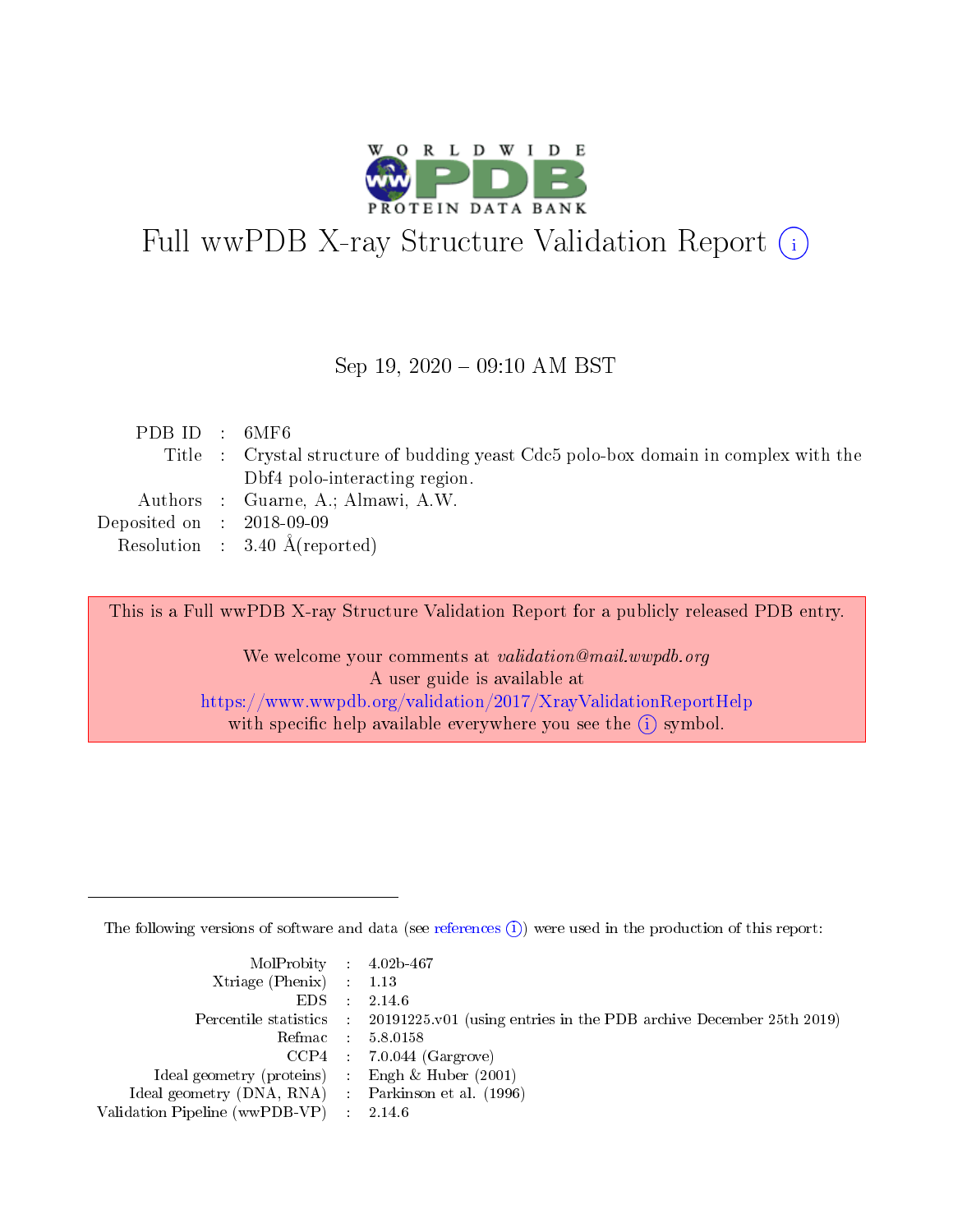# 1 [O](https://www.wwpdb.org/validation/2017/XrayValidationReportHelp#overall_quality)verall quality at a glance  $(i)$

The following experimental techniques were used to determine the structure: X-RAY DIFFRACTION

The reported resolution of this entry is 3.40 Å.

Percentile scores (ranging between 0-100) for global validation metrics of the entry are shown in the following graphic. The table shows the number of entries on which the scores are based.



| Metric                | Whole archive<br>$(\#\text{Entries})$ | Similar resolution<br>$(\#\text{Entries}, \text{resolution range}(\text{\AA}))$ |
|-----------------------|---------------------------------------|---------------------------------------------------------------------------------|
| $R_{free}$            | 130704                                | $1026(3.48-3.32)$                                                               |
| Clashscore            | 141614                                | $1055(3.48-3.32)$                                                               |
| Ramachandran outliers | 138981                                | $1038(3.48-3.32)$                                                               |
| Sidechain outliers    | 138945                                | $1038(3.48-3.32)$                                                               |
| RSRZ outliers         | 127900                                | $2173(3.50-3.30)$                                                               |

The table below summarises the geometric issues observed across the polymeric chains and their fit to the electron density. The red, orange, yellow and green segments on the lower bar indicate the fraction of residues that contain outliers for  $>=$  3, 2, 1 and 0 types of geometric quality criteria respectively. A grey segment represents the fraction of residues that are not modelled. The numeric value for each fraction is indicated below the corresponding segment, with a dot representing fractions  $\epsilon=5\%$  The upper red bar (where present) indicates the fraction of residues that have poor fit to the electron density. The numeric value is given above the bar.

| Mol | Chain  | $\perp$ Length |     |     |     | Quality of chain |     |    |     |
|-----|--------|----------------|-----|-----|-----|------------------|-----|----|-----|
|     | А      | 290            | 11% |     | 76% |                  |     | 8% | 16% |
|     | В      | 290            | 9%  |     | 76% |                  |     | 7% | 18% |
| ച   | $\cap$ | 21             | 10% | 29% | 10% |                  | 62% |    |     |
|     |        | 21             |     | 43% |     | 5%               | 52% |    |     |

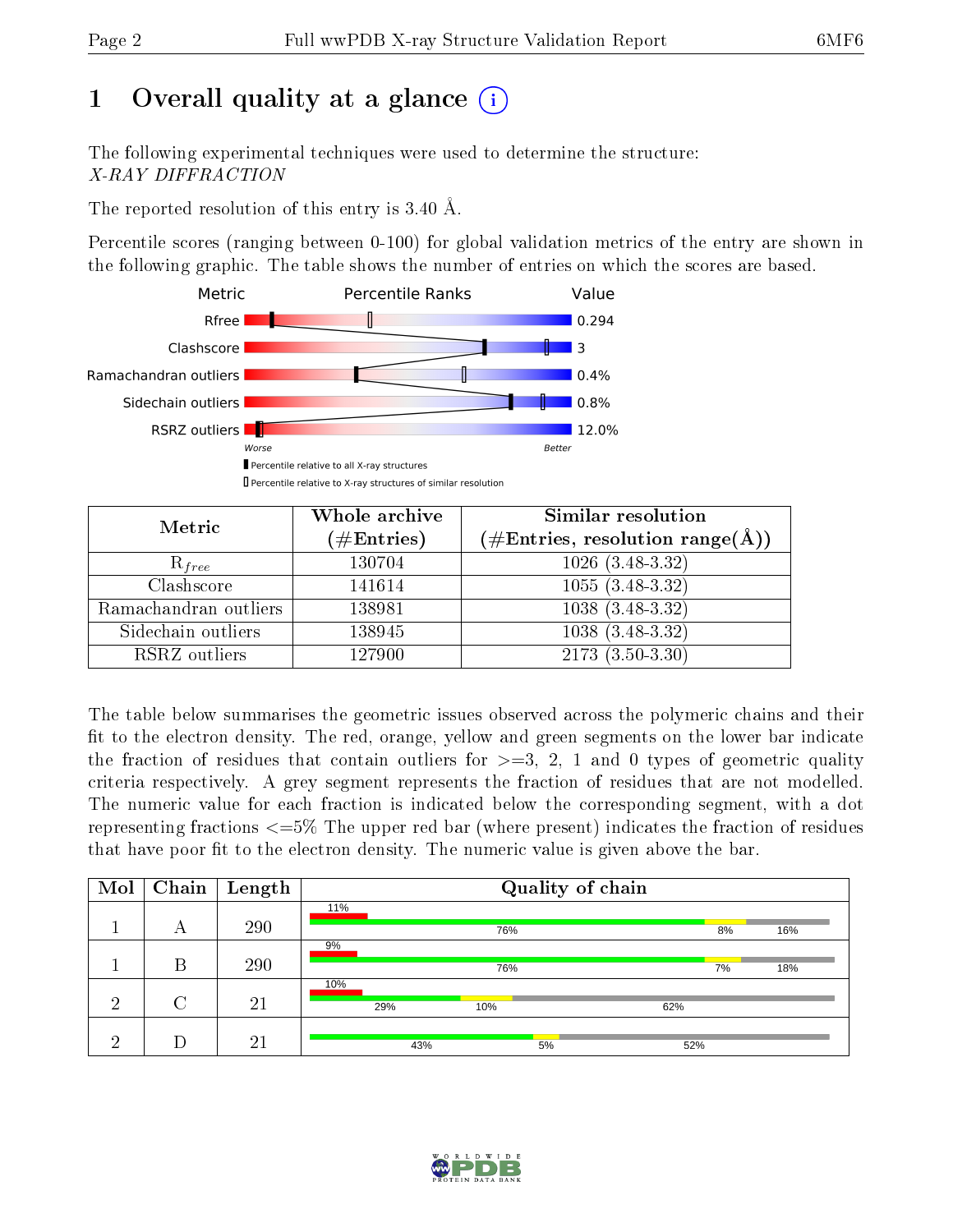# 2 Entry composition (i)

There are 2 unique types of molecules in this entry. The entry contains 7178 atoms, of which 3477 are hydrogens and 0 are deuteriums.

In the tables below, the ZeroOcc column contains the number of atoms modelled with zero occupancy, the AltConf column contains the number of residues with at least one atom in alternate conformation and the Trace column contains the number of residues modelled with at most 2 atoms.

Molecule 1 is a protein called Cell cycle serine/threonine-protein kinase CDC5/MSD2.

| Mol |     | Chain   Residues |                     | Atoms           |                   |         |  |  |  | $\rm ZeroOcc \mid AltConf \mid Trace$ |  |
|-----|-----|------------------|---------------------|-----------------|-------------------|---------|--|--|--|---------------------------------------|--|
|     |     |                  |                     | Total C H N O S |                   |         |  |  |  |                                       |  |
|     | 244 | 3495             | 1164 1685 295 345 6 |                 |                   |         |  |  |  |                                       |  |
|     |     | 239              |                     | Total C         | $H$ and $H$       | $N = Q$ |  |  |  |                                       |  |
|     |     |                  | 3459                |                 | 1145 1684 289 335 |         |  |  |  |                                       |  |

There are 4 discrepancies between the modelled and reference sequences:

| Chain |     | Residue   Modelled | Actual | Comment                     | Reference         |
|-------|-----|--------------------|--------|-----------------------------|-------------------|
|       | 416 | GLY                |        | expression tag              | <b>UNP P32562</b> |
|       | 417 | ALA                |        | expression tag   UNP P32562 |                   |
| R     | 416 | GLY                |        | expression tag   UNP P32562 |                   |
|       | 417 | ALA                |        | expression tag              | UNP P32562        |

Molecule 2 is a protein called DDK kinase regulatory subunit DBF4.

|  | Mol   Chain   Residues | Atoms                            |  |          |  | ZeroOcc   AltConf   Trace |  |  |
|--|------------------------|----------------------------------|--|----------|--|---------------------------|--|--|
|  | 10                     | Total C H N O<br>128 39 61 14 14 |  |          |  |                           |  |  |
|  |                        | Total C H N O<br>96.             |  | 29 47 11 |  |                           |  |  |

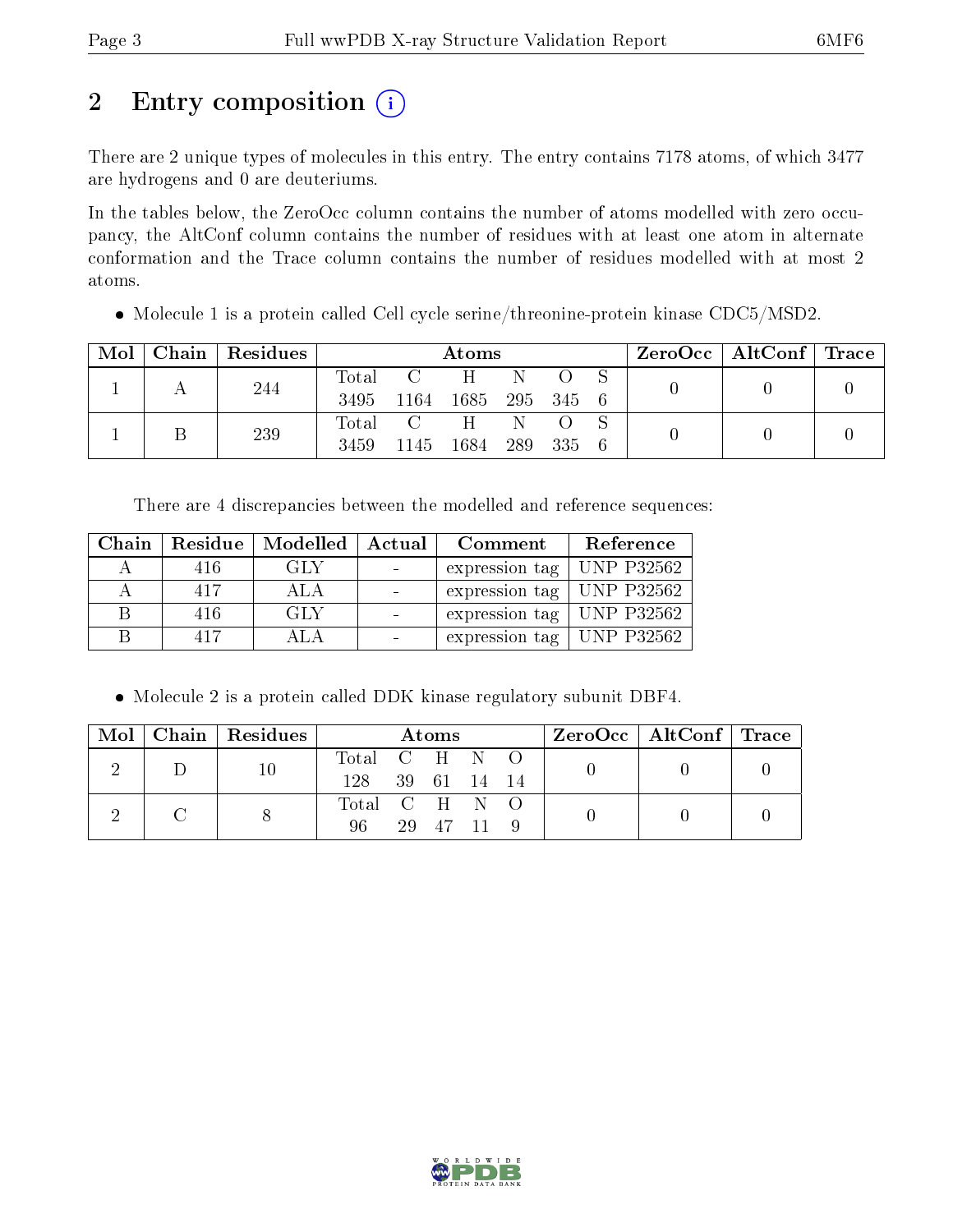# 3 Residue-property plots  $(i)$

These plots are drawn for all protein, RNA, DNA and oligosaccharide chains in the entry. The first graphic for a chain summarises the proportions of the various outlier classes displayed in the second graphic. The second graphic shows the sequence view annotated by issues in geometry and electron density. Residues are color-coded according to the number of geometric quality criteria for which they contain at least one outlier: green  $= 0$ , yellow  $= 1$ , orange  $= 2$  and red  $= 3$  or more. A red dot above a residue indicates a poor fit to the electron density ( $\text{RSRZ} > 2$ ). Stretches of 2 or more consecutive residues without any outlier are shown as a green connector. Residues present in the sample, but not in the model, are shown in grey.

• Molecule 1: Cell cycle serine/threonine-protein kinase CDC5/MSD2

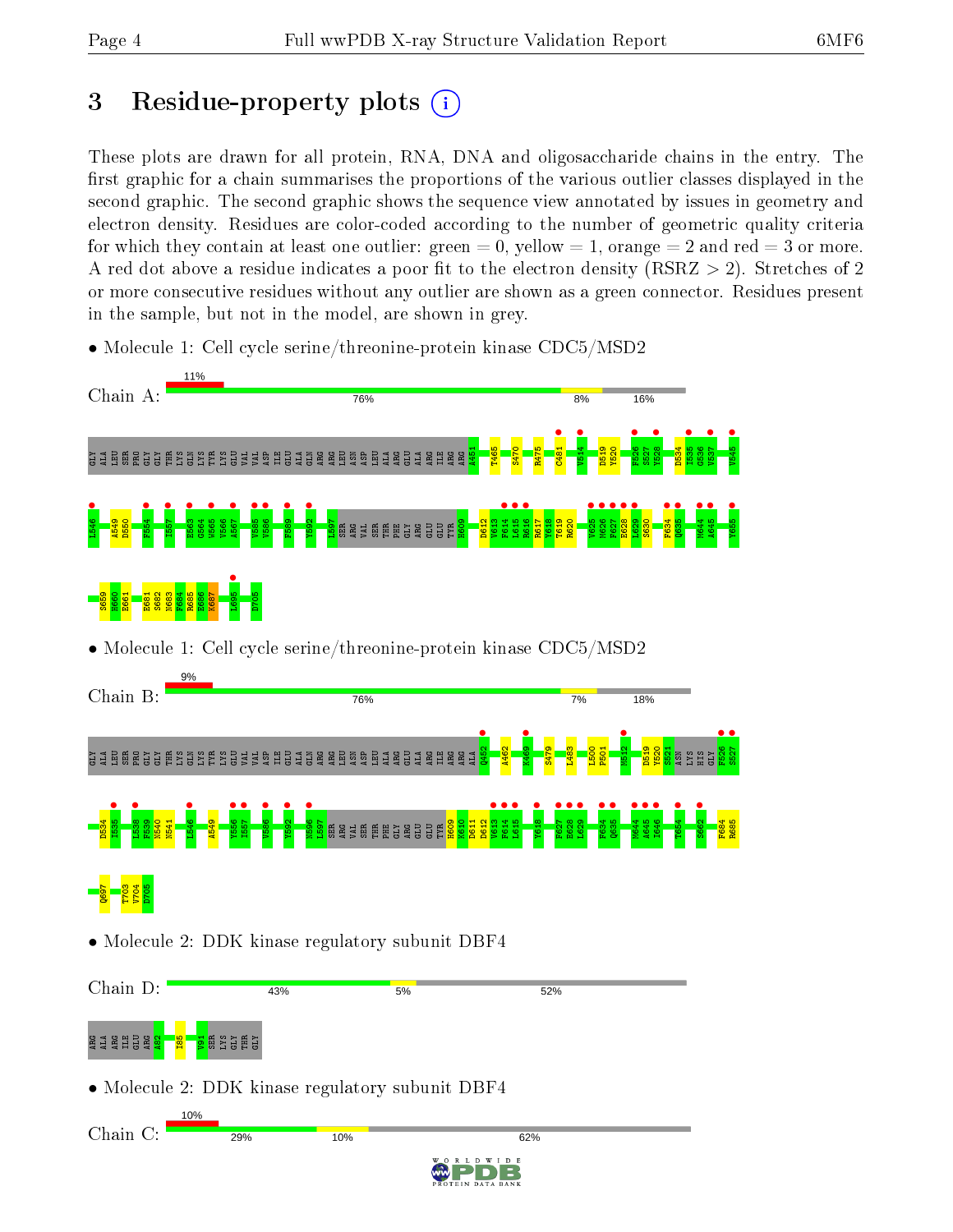

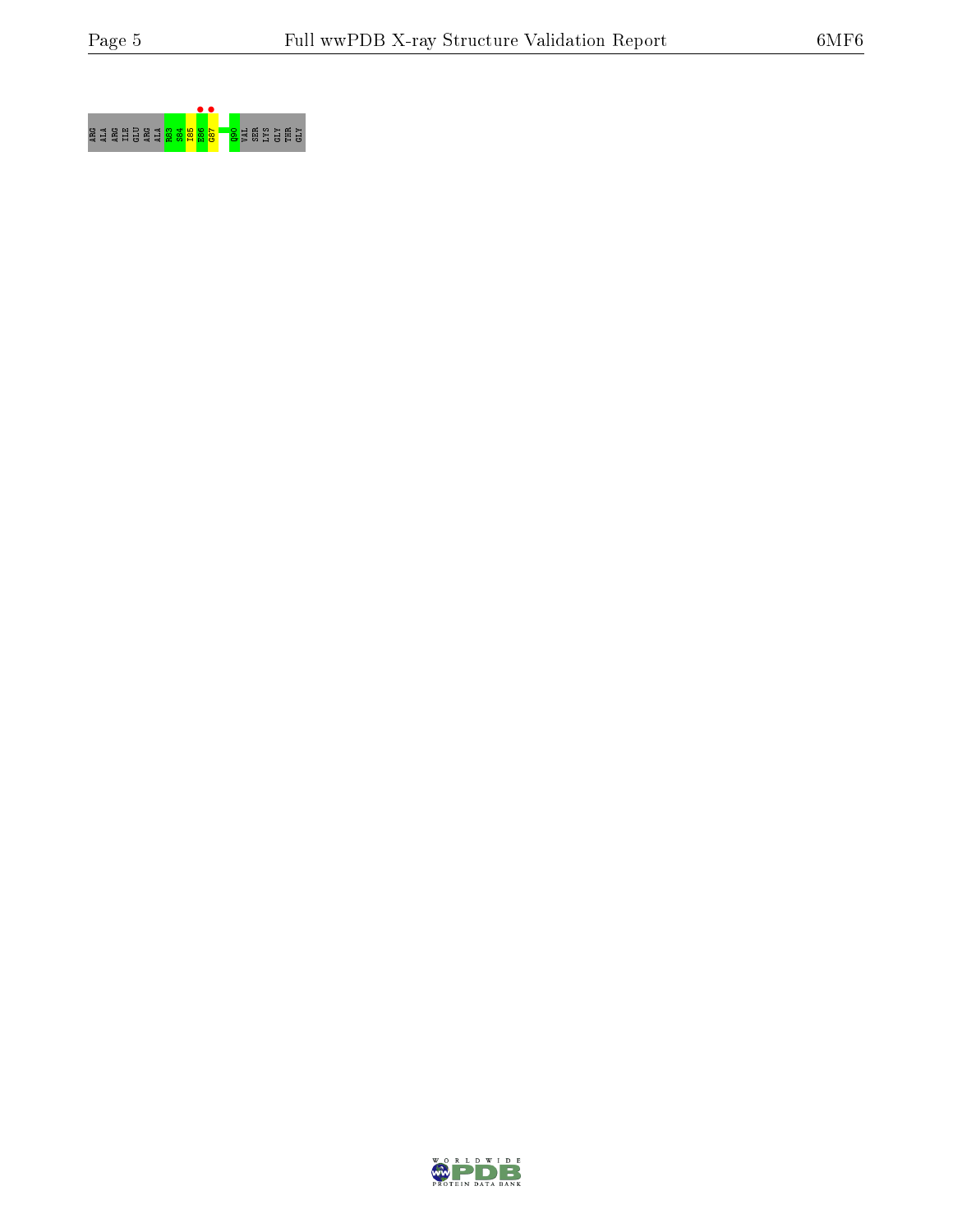# 4 Data and refinement statistics  $(i)$

| Property                                                   | <b>Value</b>                                                   | Source     |
|------------------------------------------------------------|----------------------------------------------------------------|------------|
| Space group                                                | $P_65$                                                         | Depositor  |
| Cell constants                                             | $135.05\text{\AA}$<br>$135.05\text{\AA}$<br>$-75.16\text{\AA}$ |            |
| a, b, c, $\alpha$ , $\beta$ , $\gamma$                     | $120.00^{\circ}$<br>$90.00^\circ$<br>$90.00^\circ$             | Depositor  |
| Resolution $(A)$                                           | 44.21<br>$-3.40$                                               | Depositor  |
|                                                            | 67.53<br>$-3.40$                                               | <b>EDS</b> |
| % Data completeness                                        | 99.6 (44.21-3.40)                                              | Depositor  |
| (in resolution range)                                      | $91.9(67.53-3.40)$                                             | <b>EDS</b> |
| $R_{merge}$                                                | (Not available)                                                | Depositor  |
| $\mathrm{R}_{sym}$                                         | (Not available)                                                | Depositor  |
| $\langle I/\sigma(I) \rangle^{-1}$                         | $0.91$ (at $3.41\text{\AA}$ )                                  | Xtriage    |
| Refinement program                                         | PHENIX 1.9 1692                                                | Depositor  |
|                                                            | $\overline{0.243}$ ,<br>0.283                                  | Depositor  |
| $R, R_{free}$                                              | 0.252<br>0.294<br>$\ddot{\phantom{a}}$                         | DCC        |
| $R_{free}$ test set                                        | 561 reflections $(5.14\%)$                                     | wwPDB-VP   |
| Wilson B-factor $(A^2)$                                    | 129.7                                                          | Xtriage    |
| Anisotropy                                                 | 0.313                                                          | Xtriage    |
| Bulk solvent $k_{sol}$ (e/Å <sup>3</sup> ), $B_{sol}(A^2)$ | $0.33$ , 166.3                                                 | <b>EDS</b> |
| $\overline{L}$ -test for twinning <sup>2</sup>             | $< L >$ = 0.43, $< L2$ = 0.26                                  | Xtriage    |
| Estimated twinning fraction                                | $0.106$ for h,-h-k,-l                                          | Xtriage    |
| $F_o, F_c$ correlation                                     | 0.91                                                           | <b>EDS</b> |
| Total number of atoms                                      | 7178                                                           | wwPDB-VP   |
| Average B, all atoms $(A^2)$                               | 193.0                                                          | wwPDB-VP   |

Xtriage's analysis on translational NCS is as follows: The largest off-origin peak in the Patterson function is  $3.70\%$  of the height of the origin peak. No significant pseudotranslation is detected.

<sup>&</sup>lt;sup>2</sup>Theoretical values of  $\langle |L| \rangle$ ,  $\langle L^2 \rangle$  for acentric reflections are 0.5, 0.333 respectively for untwinned datasets, and 0.375, 0.2 for perfectly twinned datasets.



<span id="page-5-1"></span><span id="page-5-0"></span><sup>1</sup> Intensities estimated from amplitudes.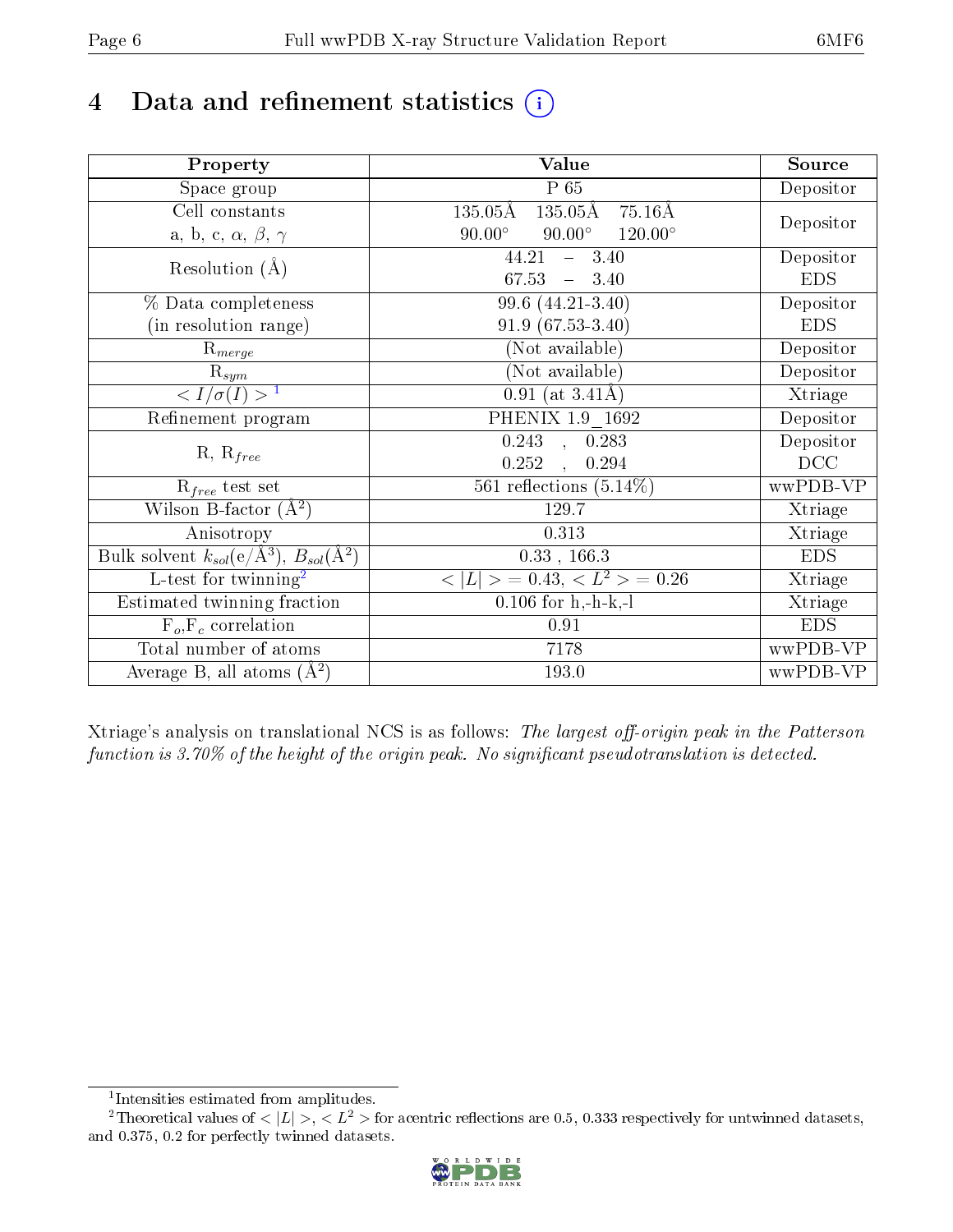# 5 Model quality  $(i)$

# 5.1 Standard geometry  $\overline{()}$

The Z score for a bond length (or angle) is the number of standard deviations the observed value is removed from the expected value. A bond length (or angle) with  $|Z| > 5$  is considered an outlier worth inspection. RMSZ is the root-mean-square of all Z scores of the bond lengths (or angles).

| Mol                         | Chain |      | Bond lengths | Bond angles |             |  |
|-----------------------------|-------|------|--------------|-------------|-------------|--|
|                             |       | RMSZ | $\# Z  > 5$  | RMSZ        | $\ Z\  > 5$ |  |
| $\mathbf{1}$                |       | 0.27 | 0/1854       | 0.40        | 0/2531      |  |
| 1                           | R     | 0.26 | 0/1818       | 0.39        | /2481       |  |
| $\mathcal{D}_{\mathcal{L}}$ | C     | 0.35 | 0/48         | 0.52        | 0/63        |  |
| $\mathcal{D}$               | Ð     | 0.32 | 0/66         | 0.63        | 0/87        |  |
| АH                          | ΑH    | 0.27 | 3786         | 0.40        | 5162        |  |

There are no bond length outliers.

There are no bond angle outliers.

There are no chirality outliers.

There are no planarity outliers.

## 5.2 Too-close contacts  $\overline{()}$

In the following table, the Non-H and H(model) columns list the number of non-hydrogen atoms and hydrogen atoms in the chain respectively. The H(added) column lists the number of hydrogen atoms added and optimized by MolProbity. The Clashes column lists the number of clashes within the asymmetric unit, whereas Symm-Clashes lists symmetry related clashes.

| $\text{Mol}$ |      | $\mid$ Chain $\mid$ Non-H $\mid$ H(model) $\mid$ | $\vert$ H(added) | Clashes | $\vert$ Symm-Clashes |
|--------------|------|--------------------------------------------------|------------------|---------|----------------------|
|              | 1810 | 1685                                             | 1615             |         |                      |
|              | 1775 | $1684\,$                                         | 1605             |         |                      |
|              |      |                                                  |                  |         |                      |
|              |      |                                                  |                  |         |                      |
|              | 3701 | 3477                                             | 3321             | -23     |                      |

The all-atom clashscore is defined as the number of clashes found per 1000 atoms (including hydrogen atoms). The all-atom clashscore for this structure is 3.

All (23) close contacts within the same asymmetric unit are listed below, sorted by their clash magnitude.

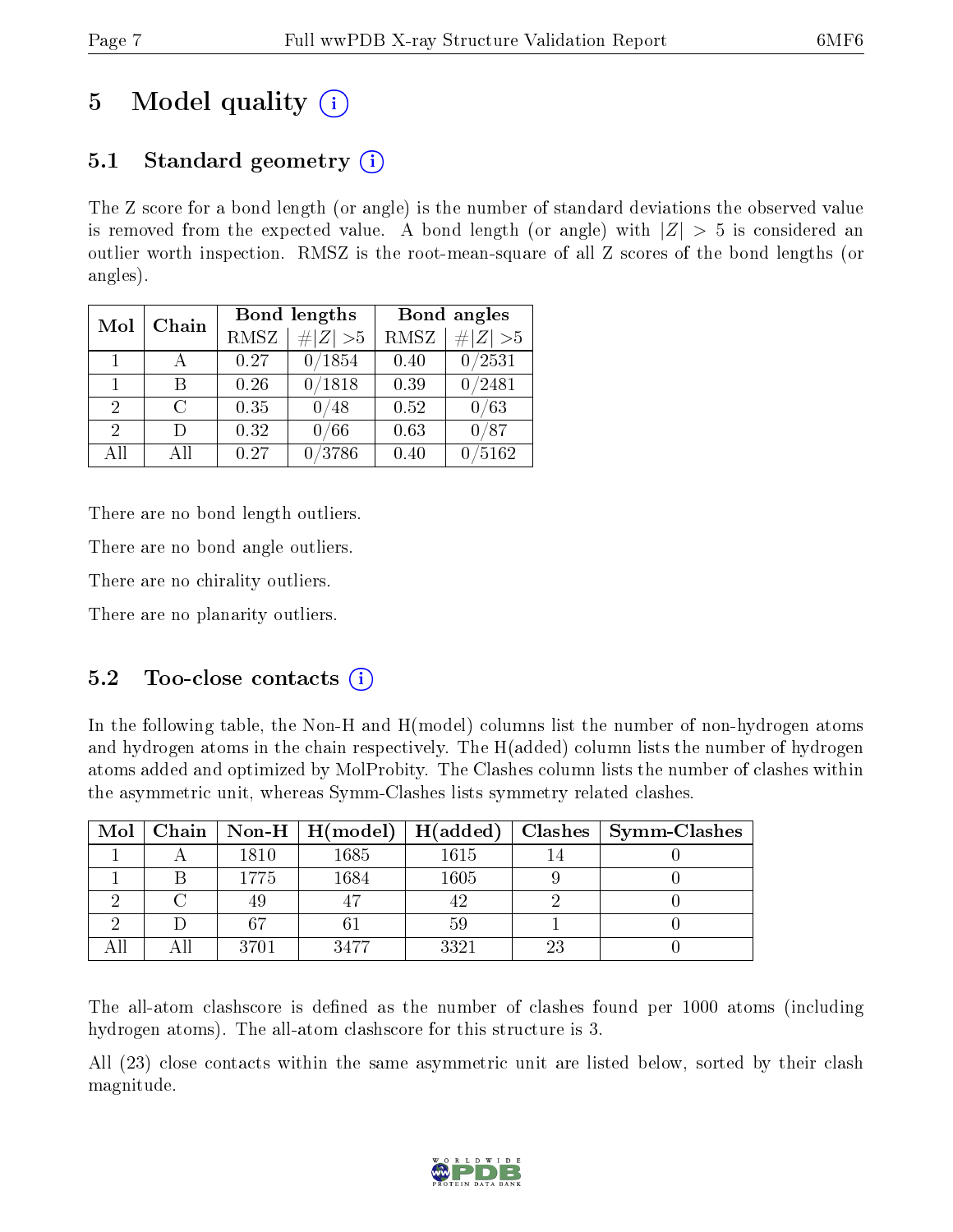|                      |                   | Interatomic    | Clash         |
|----------------------|-------------------|----------------|---------------|
| Atom-1               | Atom-2            | distance $(A)$ | overlap $(A)$ |
| 1:A:683:ASN:O        | 1: A:687: LYS: NZ | 2.35           | 0.60          |
| 1:B:534:ASP:OD1      | 1:B:549:ALA:N     | 2.35           | 0.59          |
| 1:B:612:ASP:HB2      | 2:D:85:ILE:HG22   | 1.84           | 0.59          |
| 1:A:682:SER:O        | 1: A:687:LYS:NZ   | 2.29           | 0.57          |
| 1:B:540:ASN:OD1      | 1:B:541:ASN:N     | 2.38           | $0.56\,$      |
| 1:B:519:ASP:OD1      | 1:B:520:TYR:N     | 2.40           | 0.55          |
| 1:A:519:ASP:OD1      | 1: A:520: TYR:N   | 2.42           | 0.52          |
| 1: A:681: GLU:OE1    | 1: A:681: GLU:N   | 2.42           | 0.52          |
| 1:A:612:ASP:HB2      | 2:C:85:ILE:HG22   | 1.95           | 0.48          |
| 1: B:609:HIS:NE2     | 1:B:611:ASP:OD1   | 2.46           | 0.48          |
| 1: A:685: ARG:NE     | 1: A:685: ARG:O   | 2.45           | 0.48          |
| 1: A:481: CYS:HG     | 1: A:634:PHE:HE2  | 1.60           | 0.47          |
| 1: A: 465: THR: HG22 | 1: A:619:THR:HA   | 1.97           | 0.46          |
| 1:B:684:PHE:CG       | 1:B:685:ARG:N     | 2.85           | 0.45          |
| 1:A:534:ASP:OD1      | 1:A:549:ALA:N     | 2.50           | 0.45          |
| 1: A:617: ARG: NE    | 1: A:628: GLU:OE2 | 2.51           | 0.43          |
| 1: A:630: SER: HB2   | 2:C:87:GLY:HA3    | 2.01           | 0.42          |
| 1:A:475:ARG:HB3      | 1:A:475:ARG:CZ    | 2.50           | 0.42          |
| 1: A:659: SER:O      | 1: A:661: GLU: N  | 2.53           | 0.42          |
| 1:B:479:SER:O        | 1:B:483:LEU:N     | 2.51           | 0.42          |
| 1:B:500:LEU:N        | 1:B:501:PRO:HD3   | 2.36           | 0.41          |
| 1:B:703:THR:HG23     | 1:B:704:VAL:N     | 2.36           | 0.41          |
| 1: A: 550: ASP: OD1  | 1: A:550:ASP:N    | 2.55           | 0.40          |

There are no symmetry-related clashes.

## 5.3 Torsion angles (i)

#### 5.3.1 Protein backbone (i)

In the following table, the Percentiles column shows the percent Ramachandran outliers of the chain as a percentile score with respect to all X-ray entries followed by that with respect to entries of similar resolution.

The Analysed column shows the number of residues for which the backbone conformation was analysed, and the total number of residues.

| Mol | Chain | Analysed        | Favoured     | Allowed   | <b>Outliers</b> | Percentiles      |               |
|-----|-------|-----------------|--------------|-----------|-----------------|------------------|---------------|
|     |       | 240/290(83%)    | 223(93%)     | 16(7%)    | $1(0\%)$        | 34               | 67            |
|     |       | $233/290(80\%)$ | $ 217(93\%)$ | $15(6\%)$ | $1(0\%)$        | 134 <sup>7</sup> | 67            |
|     |       | 6/21(29%)       | 5(83%)       | 1(17%)    |                 | 100              | $\boxed{100}$ |

Continued on next page...

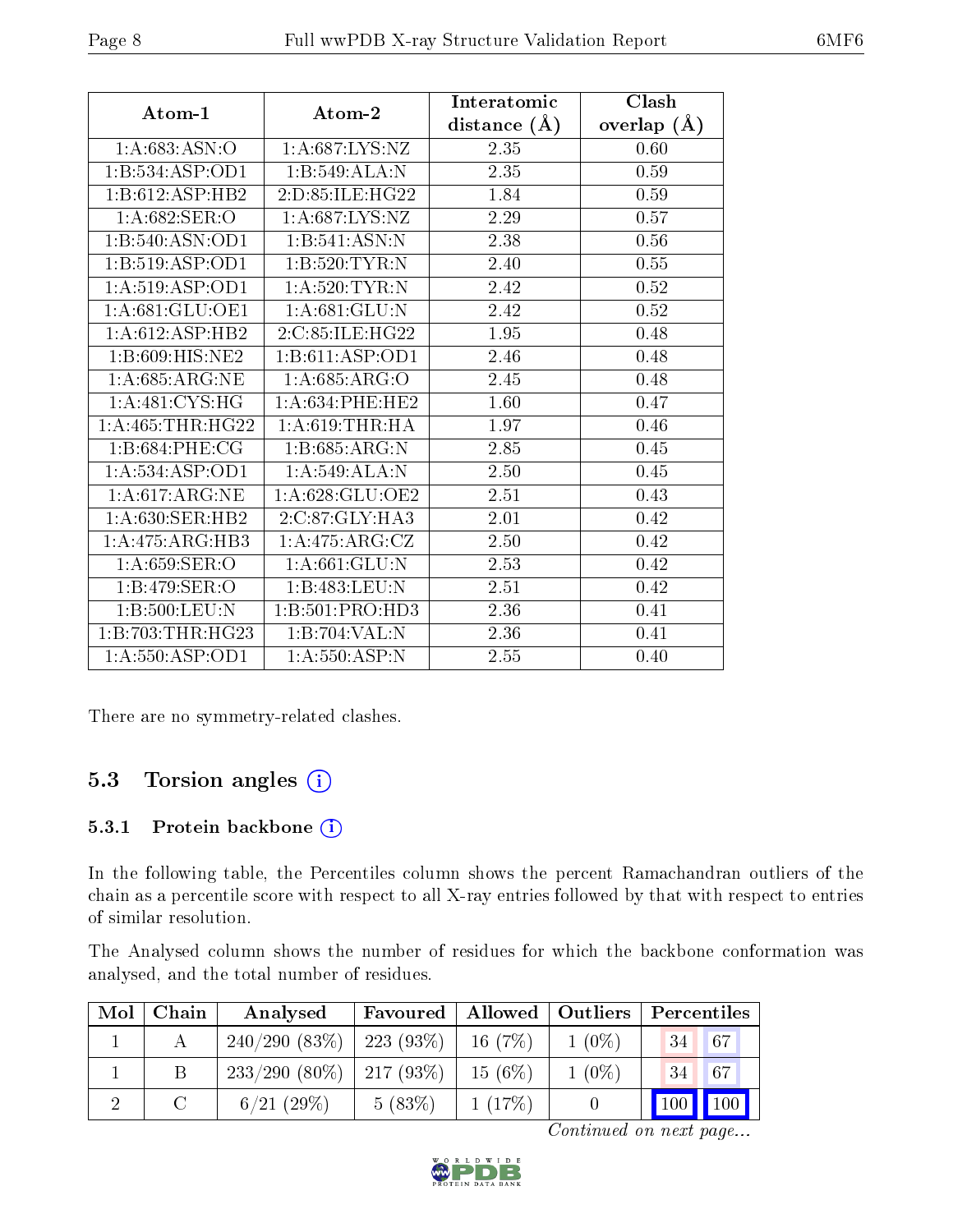Continued from previous page...

| Mol | Chain | Analysed     | Favoured   Allowed   Outliers   Percentiles |           |          |                                 |    |
|-----|-------|--------------|---------------------------------------------|-----------|----------|---------------------------------|----|
|     |       | 8/21(38%)    | $7(88\%)$                                   | $1(12\%)$ |          | $\vert$ 100 $\vert$ 100 $\vert$ |    |
| All | Αll   | 487/622(78%) | $152(93\%)$                                 | 33 (7\%)  | $2(0\%)$ | 34                              | 67 |

All (2) Ramachandran outliers are listed below:

| Mol | Chain | Res  | Type |
|-----|-------|------|------|
|     |       | 470. | : н  |
|     |       | 462. |      |

#### 5.3.2 Protein sidechains  $(i)$

In the following table, the Percentiles column shows the percent sidechain outliers of the chain as a percentile score with respect to all X-ray entries followed by that with respect to entries of similar resolution.

The Analysed column shows the number of residues for which the sidechain conformation was analysed, and the total number of residues.

| Mol                         | Chain | Analysed        | Rotameric   | Outliers | Percentiles |         |
|-----------------------------|-------|-----------------|-------------|----------|-------------|---------|
|                             |       | 172/257(67%)    | 170 (99%)   | $2(1\%)$ | 71          | 85      |
|                             | Β     | 173/257(67%)    | 172 (99%)   | $1(1\%)$ | 86          | 94      |
| $\mathcal{D}_{\mathcal{L}}$ | C     | $3/15$ (20%)    | 3 $(100\%)$ |          | 100         | 100     |
| $\mathcal{D}$               | D     | $5/15$ (33\%)   | $5(100\%)$  |          | 100         | $100\,$ |
| All                         | All   | $353/544(65\%)$ | 350 (99%)   | $3(1\%)$ |             | 91      |

All (3) residues with a non-rotameric sidechain are listed below:

| Mol | Chain | Res | Type              |
|-----|-------|-----|-------------------|
|     |       | 620 | $\rm{ARG}$        |
|     |       | 687 | $+V^{\mathsf{C}}$ |
|     |       |     | 12 L.             |

Some sidechains can be flipped to improve hydrogen bonding and reduce clashes. All (1) such sidechains are listed below:

| Mol | Chain | $+$ Res $+$ | vpe |
|-----|-------|-------------|-----|
|     |       |             |     |

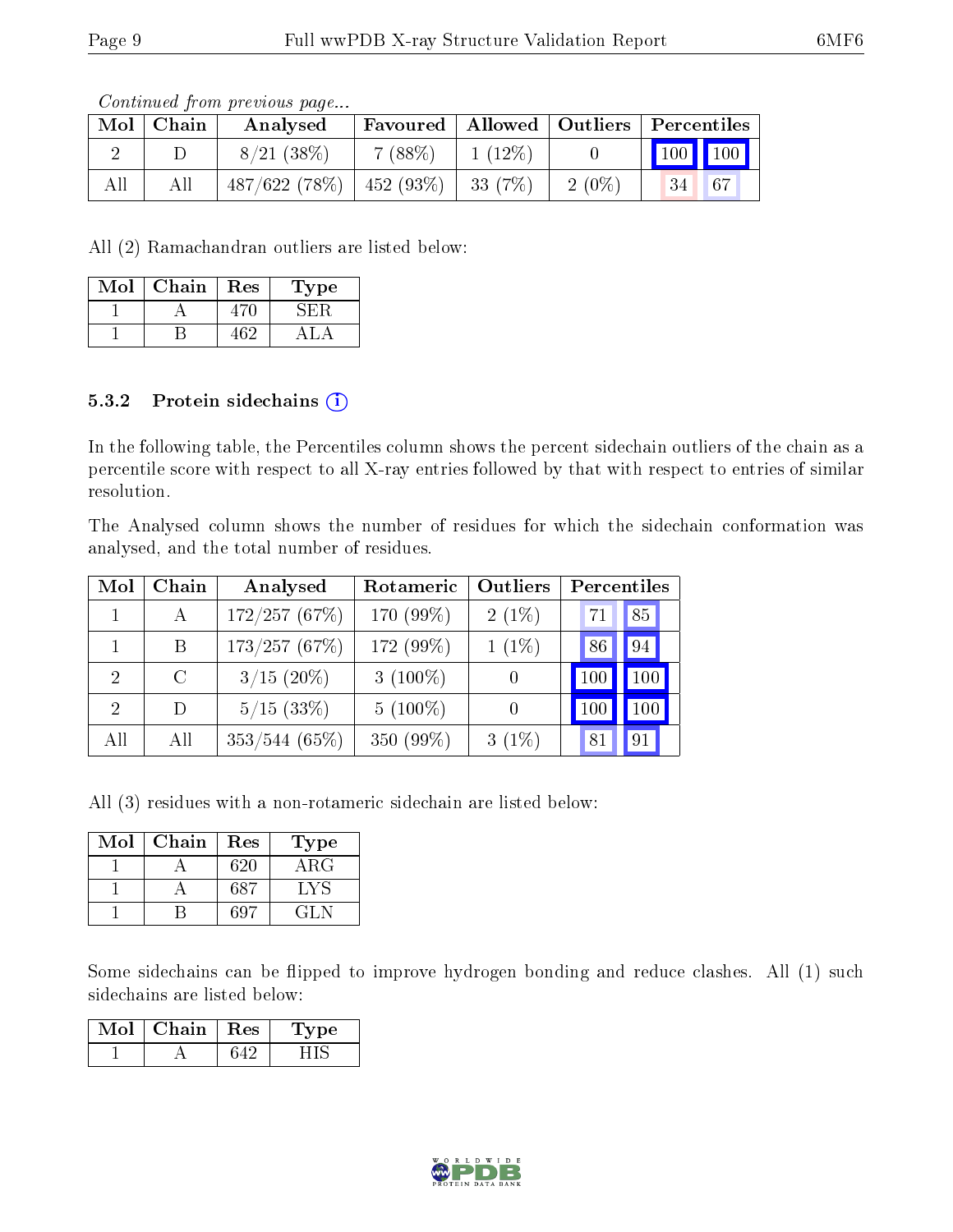#### 5.3.3 RNA [O](https://www.wwpdb.org/validation/2017/XrayValidationReportHelp#rna)i

There are no RNA molecules in this entry.

### 5.4 Non-standard residues in protein, DNA, RNA chains (i)

There are no non-standard protein/DNA/RNA residues in this entry.

#### 5.5 Carbohydrates  $(i)$

There are no monosaccharides in this entry.

### 5.6 Ligand geometry (i)

There are no ligands in this entry.

### 5.7 [O](https://www.wwpdb.org/validation/2017/XrayValidationReportHelp#nonstandard_residues_and_ligands)ther polymers (i)

There are no such residues in this entry.

## 5.8 Polymer linkage issues  $(i)$

There are no chain breaks in this entry.

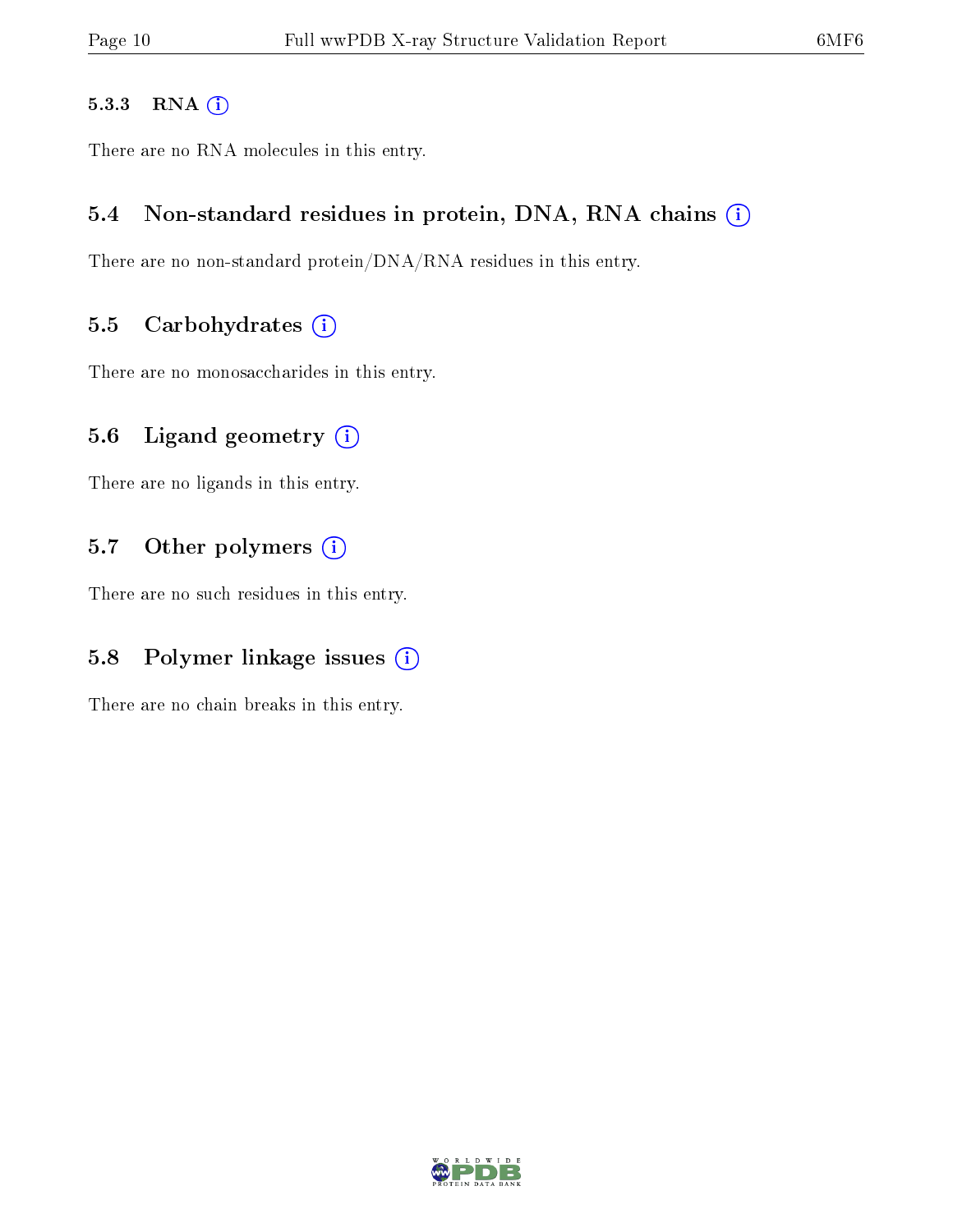# 6 Fit of model and data  $(i)$

## 6.1 Protein, DNA and RNA chains  $(i)$

In the following table, the column labelled  $#RSRZ> 2'$  contains the number (and percentage) of RSRZ outliers, followed by percent RSRZ outliers for the chain as percentile scores relative to all X-ray entries and entries of similar resolution. The OWAB column contains the minimum, median,  $95<sup>th</sup>$  percentile and maximum values of the occupancy-weighted average B-factor per residue. The column labelled ' $Q< 0.9$ ' lists the number of (and percentage) of residues with an average occupancy less than 0.9.

| Mol            | Chain | Analysed        | ${ <\hspace{-1.5pt}{\mathrm{RSRZ}} \hspace{-1.5pt}>}$ | $\rm \#RSRZ{>}2$      |                     |                 | $OWAB(A^2)$        | Q <sub>0.9</sub> |
|----------------|-------|-----------------|-------------------------------------------------------|-----------------------|---------------------|-----------------|--------------------|------------------|
|                | А     | $244/290(84\%)$ | 0.55                                                  | 31 $(12\%)$ 3         |                     | $\vert 4 \vert$ | 138, 194, 264, 293 |                  |
|                | B     | $239/290(82\%)$ | 0.61                                                  | 27 (11\%) $\boxed{5}$ |                     | 6 <sup>1</sup>  | 137, 191, 266, 295 | $\Omega$         |
| 2              |       | $8/21$ (38\%)   | 1.37                                                  | 2(25%)                |                     |                 | 182, 228, 263, 284 | $\Omega$         |
| $\overline{2}$ | D     | $10/21$ $(47%)$ | $-0.30$                                               | $\vert$ 100           | $\vert$ 100 $\vert$ |                 | 193, 225, 254, 254 | $\Omega$         |
| All            | All   | $501/622(80\%)$ | 0.58                                                  | 60 $(11\%)$           | $\vert 4 \vert$     | 5               | 137, 194, 265, 295 |                  |

All (60) RSRZ outliers are listed below:

| Mol            | ${\bf Chain}$           | Res | Type       | $_{\rm RSRZ}$ |
|----------------|-------------------------|-----|------------|---------------|
| $\mathbf{1}$   | A                       | 645 | ALA        | 7.1           |
| $\mathbf{1}$   | $\boldsymbol{B}$        | 526 | PHE        | 6.6           |
| $\mathbf{1}$   | A                       | 627 | PHE        | 6.3           |
| $\mathbf{1}$   | $\overline{\rm A}$      | 535 | <b>ILE</b> | 5.7           |
| $\overline{1}$ | $\boldsymbol{B}$        | 645 | ALA        | 5.6           |
| $\overline{1}$ | B                       | 634 | PHE        | 5.0           |
| $\mathbf{1}$   | $\boldsymbol{A}$        | 644 | MET        | 4.9           |
| $\overline{1}$ | Β                       | 452 | <b>GLN</b> | 4.9           |
| $\overline{1}$ | $\boldsymbol{B}$        | 627 | PHE        | 4.5           |
| $\overline{1}$ | B                       | 613 | <b>VAL</b> | 4.3           |
| $\overline{1}$ | $\mathbf{A}$            | 615 | <b>LEU</b> | 4.2           |
| $\overline{1}$ | $\overline{\mathrm{B}}$ | 546 | <b>LEU</b> | 4.2           |
| $\mathbf{1}$   | $\boldsymbol{B}$        | 646 | ILE        | 4.1           |
| $\mathbf{1}$   | $\boldsymbol{A}$        | 635 | <b>GLN</b> | 4.1           |
| $\overline{2}$ | $\overline{\rm C}$      | 87  | $\rm GLY$  | 4.0           |
| $\overline{1}$ | $\mathbf B$             | 662 | <b>SER</b> | 4.0           |
| $\overline{1}$ | $\overline{\rm A}$      | 626 | MET        | 4.0           |
| $\mathbf{1}$   | $\boldsymbol{A}$        | 528 | TYR        | 3.9           |
| $\mathbf{1}$   | $\boldsymbol{A}$        | 546 | <b>LEU</b> | 3.8           |
| $\overline{1}$ | $\boldsymbol{B}$        | 644 | MET        | 3.8           |
| $\mathbf{1}$   | A                       | 634 | PHE        | 3.8           |

Continued on next page...

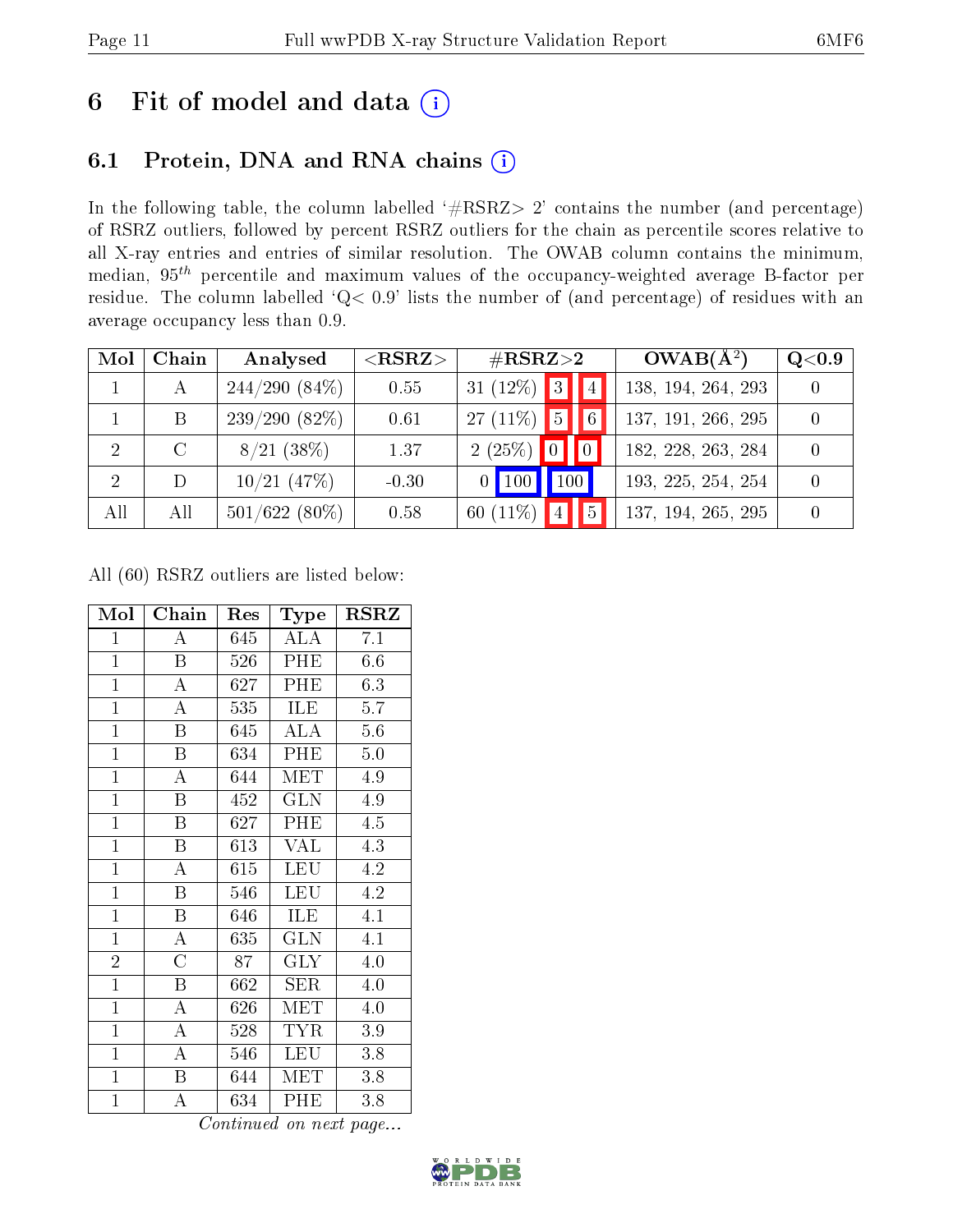| Mol            | Chain                   | Res              | Type                    | <b>RSRZ</b>      |
|----------------|-------------------------|------------------|-------------------------|------------------|
| $\mathbf 1$    | A                       | 616              | $\overline{\text{ARG}}$ | 3.7              |
| $\mathbf 1$    | Β                       | 614              | PHE                     | $\overline{3}.7$ |
| $\overline{1}$ | $\overline{\mathrm{B}}$ | 654              | <b>THR</b>              | 3.7              |
| $\overline{1}$ | A                       | 545              | <b>VAL</b>              | $3.6\,$          |
| $\overline{1}$ | $\overline{\mathrm{B}}$ | $512\,$          | <b>MET</b>              | $\overline{3.5}$ |
| $\mathbf{1}$   | A                       | 514              | <b>VAL</b>              | 3.2              |
| $\mathbf{1}$   | $\overline{\mathrm{B}}$ | 592              | <b>TYR</b>              | $\overline{3.2}$ |
| $\overline{1}$ | $\overline{\rm A}$      | 592              | <b>TYR</b>              | 3.0              |
| $\overline{1}$ | $\, {\bf B}$            | 557              | ILE                     | 3.0              |
| $\overline{1}$ | $\overline{\mathrm{B}}$ | 596              | <b>ASN</b>              | 3.0              |
| $\mathbf{1}$   | $\rm A$                 | 614              | $\overline{\text{PHE}}$ | $2.8\,$          |
| $\overline{1}$ | $\overline{\mathrm{B}}$ | $\overline{635}$ | $\overline{\text{GLN}}$ | $2.\overline{8}$ |
| $\overline{1}$ | $\overline{A}$          | 625              | <b>VAL</b>              | $\overline{2.8}$ |
| $\overline{2}$ | $\overline{\rm C}$      | 86               | GLU                     | $2.\overline{7}$ |
| $\overline{1}$ | $\overline{A}$          | 629              | LEU                     | $\overline{2.6}$ |
| $\mathbf{1}$   | $\overline{A}$          | 589              | PHE                     | $2.6\,$          |
| $\overline{1}$ | $\overline{A}$          | 585              | <b>VAL</b>              | $\overline{2.5}$ |
| $\overline{1}$ | $\overline{\rm A}$      | 567              | <b>ALA</b>              | $2.\overline{5}$ |
| $\overline{1}$ | A                       | 557              | ILE                     | $2.5\,$          |
| $\overline{1}$ | $\overline{A}$          | 628              | GLU                     | $\overline{2.5}$ |
| $\overline{1}$ | $\, {\bf B}$            | 556              | <b>TYR</b>              | 2.4              |
| $\overline{1}$ | $\overline{\mathrm{B}}$ | 629              | <b>LEU</b>              | 2.4              |
| $\overline{1}$ | A                       | 526              | PHE                     | 2.3              |
| $\overline{1}$ | $\overline{\mathrm{B}}$ | 469              | $\overline{\text{LYS}}$ | $2\overline{.3}$ |
| $\overline{1}$ | $\overline{\mathbf{B}}$ | 527              | <b>SER</b>              | 2.3              |
| $\mathbf{1}$   | A                       | 655              | <b>TYR</b>              | 2.3              |
| $\mathbf{1}$   | A                       | 695              | <b>LEU</b>              | 2.2              |
| $\overline{1}$ | $\overline{\rm A}$      | 537              | <b>VAL</b>              | 2.2              |
| $\overline{1}$ | $\overline{\rm A}$      | 554              | PHE                     | $\overline{2.2}$ |
| $\mathbf{1}$   | А                       | 481              | <b>CYS</b>              | $2.2\,$          |
| $\mathbf 1$    | Β                       | 538              | LEU                     | 2.2              |
| $\mathbf{1}$   | $\overline{\rm A}$      | 565              | TRP                     | $\overline{2.2}$ |
| $\mathbf 1$    | Β                       | 586              | VAL                     | 2.1              |
| $\overline{1}$ | A                       | 586              | $\overline{\text{VAL}}$ | $\overline{2.1}$ |
| $\mathbf 1$    | Β                       | 628              | GLU                     | 2.0              |
| $\mathbf 1$    | B                       | 618              | TYR                     | $\overline{2.0}$ |
| $\mathbf 1$    | Β                       | 535              | ILE                     | 2.0              |
| $\overline{1}$ | Β                       | 615              | LEU                     | 2.0              |
| $\mathbf{1}$   | А                       | 563              | GLU                     | <b>2.0</b>       |

Continued from previous page...